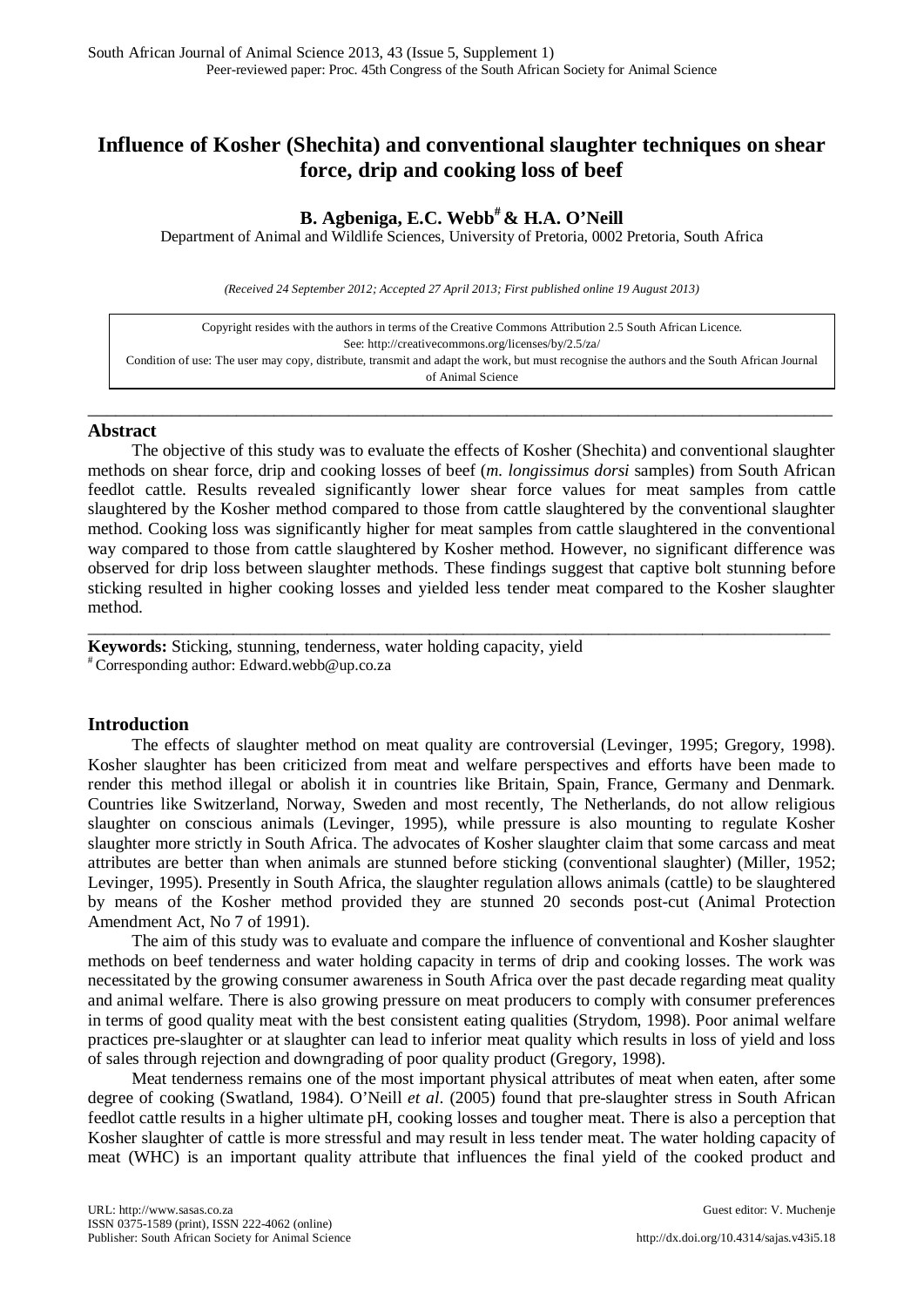product value. Any loss of water reduces the weight of the product, which results in a financial loss (Rosenvolt & Andersen, 2003). Water holding capacity is also important in terms of eating quality (Bertram *et al*., 2003; Cheng & Sun, 2008). It is also known that WHC is affected by pre-slaughter treatments such as fasting and different stunning methods. Stunning may affect WHC through stress which reduces muscular glycogen reserves; this could lead to a high ultimate pH and low water content of meat (PSE meat) (Cheng & Sun, 2008). The objective of this study was therefore to evaluate the effects of the Kosher (Shechita) and conventional slaughter methods on shear force and drip losses of beef (*m. longissimus dorsi* samples) from South African feedlot cattle.

#### **Materials and Methods**

The animals used in this study were crossbred steers, representative of typical feedlot cattle in South Africa, in the "A" age group (cattle with no permanent incisors) according the current South African Beef Classification System (Meat Classification System Regulation No 863 in Government Gazette of September 2006). Average live weight of the cattle was about 400 kg, pre-slaughter conditions were similar and animals were not unnecessarily stressed before slaughter. Transportation time from farm to abattoir was about three hours and all animals had about 12 hours of overnight lairage time with access to water, but without feed. Kosher slaughter was done by using a 0.22 calibre special captive bolt gun to stun the animals 20 seconds post-cut in an American Society for Prevention of Cruelty against Animals (ASPCA) pen (in which animals are slaughtered in an upright position), according to the current South African slaughter regulation (Animal Protection Act, No 7 of 1991). Conventional slaughter was done by stunning the animals with a pneumatic captive bolt gun for approximately 45 seconds before the cut.

Samples of the *m. longissimus dorsi* were cut from the 10<sup>th</sup> to 11<sup>th</sup> vertebrae, at about 24 hours *post mortem*, after the 24-hour pH and temperature readings were recorded on the carcasses. Samples were cut from the left side of each carcass. Samples were cut by means of a sharp knife and a saw by removing the  $10<sup>th</sup>$  to  $11<sup>th</sup>$  lumbar vertebrae. A total of 57 samples were collected from Kosher-slaughtered carcasses and 66 samples from conventionally slaughtered carcasses.

For drip loss determination, samples of approximately 30 g were cut from the *m. longissimus dorsi* (L10-L11) with a knife and each was suspended with a thin wire from the lid of a sealed, transparent plastic bottle. This was done by drilling two holes through the lid and passing the wire through the meat and through the holes to suspend the meat without touching the container. This procedure allowed the meat samples to release the drip directly to the bottom of each container. Drip losses were determined after suspension for a period of 24 hours at a temperature of 4 ºC. After 24 hours, the samples were removed from the containers, gently blotted dry and weighed (Honikel, 1998; Knight, 1998). Drip loss was expressed as a percentage of the initial weight:

> % Drip  $loss = Weight loss after drip x 100$ Initial sample weight

For the determination of cooking loss, meat samples of about 200 g to 400 g were cut from the same *longissimus dorsi* muscle samples that were cut and evaluated for cooking loss 36 hours *post mortem*. Samples were cut into rectangular shapes of about 8 cm x 6 cm x 5 cm. Each sample was then placed in a thin-walled transparent plastic bag and placed in a bath with continuously boiling water, with the open end of the bag-extending above the water surface on a metal rack. This was done to prevent water from entering the plastic bags. The temperature of the water fluctuated between 75 ºC and 80 ºC and the samples were boiled for one hour. After boiling, the plastic bags were removed from the water bath and cooled in a bath of icecold water. Samples were then chilled and stored at 4 ºC for 12 hours. After 12 hours of storage, the meat samples were removed from the bags, blotted dry and weighed (Honikel, 1998). Cooking loss was expressed as a percentage of the initial weight:

> % Cooking  $loss = Weight loss$  after cooking x 100 Initial sample weight 1

For shear force determination, the cooked samples that were used to determine cooking loss were also used to analyse the shear force of meat. After the determination of the cooking losses, the samples were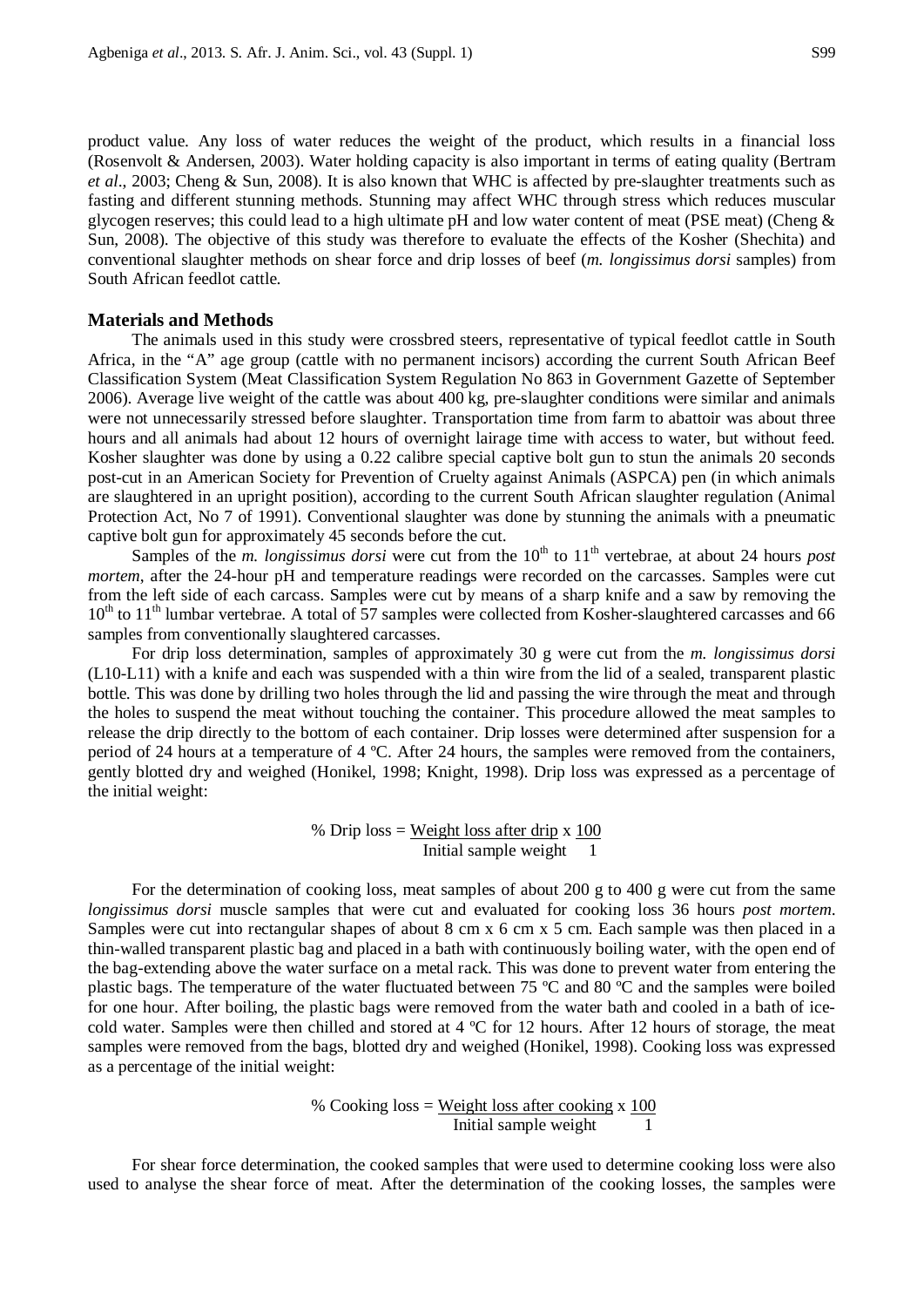blotted dry, cooled and shear force determined about 10 hours later. A hollow metal probe of 1.27 cm in diameter and 8 cm in length was used to take 10 samples from each block of meat along the length of the fibre arrangement (Kastner & Henrickson, 1969; Destefanus *et al*., 2007). An Instron shear force apparatus was attached to an Instron machine, model 1101. Ten shear force values were measured on each core sample obtained from each block of meat. The shear was made perpendicular to the fibre arrangement (Honikel, 1998). The settings of the Instron apparatus for compression tests were as follows: Load transducer  $= 500N$ ; gage speed = 38 mm; testing speed = 500 mm/min; load range = 40%; specimen type = round; specimen dimension = 1.27 cm. The average shear force of 10 cuts from each meat sample was calculated to obtain a shear force value and standard deviation for each sample.

Statistical analysis was done with transformed data because it was not distributed normally. The Proc GLM procedure of SAS (Version 9.2) was used to analyse the transformed data. Least square means (LS means) and standard deviations (SD) for each mean value were calculated and analysed. The Fisher's protected t-test and least significant difference (LSD) at a 5% level of probability was used to test differences between LS means. Data in tables are presented as non-transformed values.

## **Results**

Slaughter method did not influence drip loss of meat samples (Table 1). Meat samples from the conventional slaughter group exhibited higher cooking losses (*P <*0.01) in comparison with those from the Kosher-slaughter group. Shear force differed significantly  $(P \le 0.001)$  between meat samples from the two slaughter methods. Samples from the conventionally slaughtered carcasses were significantly less tender compared to those from the Kosher-slaughtered cattle.

| Slaughter Method | %Drip Loss      | % Cooking loss    | Shear Force $(N)$ |
|------------------|-----------------|-------------------|-------------------|
|                  | Mean $\pm$ SD   | Mean $\pm$ SD     | Mean $\pm$ SD     |
| Kosher           | $2.14 \pm 1.15$ | $18.2^a \pm 4.81$ | $43.0^a \pm 15.8$ |
| Conventional     | $2.7 \pm 1.34$  | $22.1^b \pm 3.56$ | $53.5^b \pm 12.3$ |

**Table 1** Effect of slaughter method on drip loss, cooking loss and shear force values of meat from typical South African feedlot cattle

abMeans in the same column with different superscript letters differ  $(P \le 0.05)$ .

#### **Discussion**

In terms of drip loss, it is well known that stress (which decreases muscle glycogen reserves) and different stunning methods can influence drip loss of meat, although the reason for this is complex and not clearly understood (Cheng & Sun, 2008). Results from the present study agree with those of Bertram *et al*. (2002) on pig *longissimus dorsi* muscle, in which captive bolt-stunned pigs exuded more water (drip) than electrically- and CO<sub>2</sub> stunned pigs. Onec & Kaya (2004) also reported that more water exuded from meat of captive bolt stunned cattle at seven days *post mortem* compared to non-stunned cattle. Vergara & Gallego (2000), however, found no significant difference in drip loss between electrically stunned and non-stunned lambs. Dreyer *et al*. (1972) compared fibre in pigs slaughtered with or without captive bolt (non-stunned); in their study, captive bolt stun coupled with low pH caused a decrease in fibre diameter which led to loss of extracellular water and fibre shrinkage. It is known that pH is a key factor when it comes to drip loss (Bendall & Swatland, 1988; Offer & Knight, 1988; Kinsman *et al*., 1994; Cheng & Sun, 2008). The pH profile data from the present study show that the *post mortem* drop in carcass-pH in carcasses from both slaughter groups were virtually similar and this could be a reason why there was no significant difference in drip loss. Initial carcass temperatures were also similar, but after three hours *post mortem* the differences became greater as the conventionally slaughtered carcasses cooled down faster.

Meat samples from the conventional slaughter group exuded more water when cooked (cooking losses).These results agree with the findings of Onec & Kaya (2004) in which meat from captive-bolt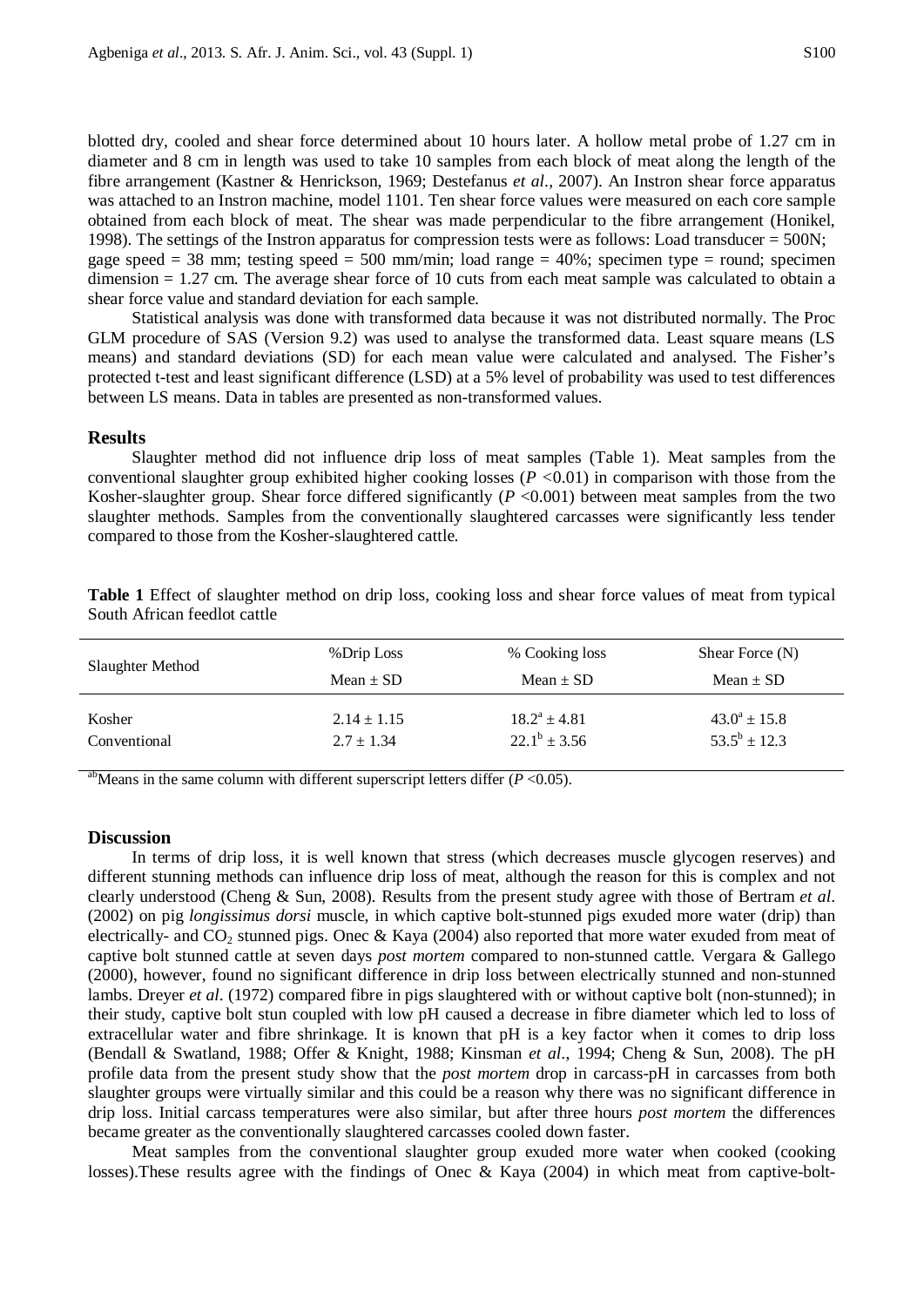stunned cattle had significantly higher cooking losses at 7 and 14 days *post mortem* compared to the nonstunned group. Similar to drip loss, the rates of temperature and pH decline were faster in the conventionally slaughtered group which appears to be related to cooking losses. The 24 hour temperature for the conventional group was sub-zero (–0.42 ºC) while for Kosher, it was 3.06 ºC. The properties of water in muscle tissues are known to be temperature dependent and it could affect the chemical/physical state and distribution of water in muscle (Bertram *et al*., 2003; Savel *et al*., 2005). The stress that is experienced at stunning could also have played a role in this regard as it could cause physiological changes which include re-distribution of visceral blood volume towards skeletal muscle and brain among others. In this way, water is re-directed, causing more cooking loss (Ferguson & Warner, 2008).

Differences in shear force between meat samples from the two slaughter methods can be attributed to a number of reasons. The first is the water content of the meat. The amount of water that is bound within meat fibres may affect tenderness (Currie & Wolfe, 1980; Lawrie, 1998; Scheepers, 1999; Bertram *et al*., 2000). Results of the present study showed higher cooking losses for meat samples from conventionally slaughtered cattle. These higher cooking losses may have contributed to the higher shear force values of meat samples from the conventional slaughter group. Secondly, the 24 hour temperature and rate of temperature decline, which was faster in the conventionally slaughtered cattle, could have caused cold shortening and have played a role in sarcomere shortening; the latter could lead to higher shear force values in the conventionally slaughtered cattle (Locker & Daines, 1975; Swatland, 1984; Scheepers, 1999). The effect of stunning *per se* could have resulted in a higher drip loss and as a result, tougher meat, as demonstrated by Bertram *et al*. (2000).

## **Conclusion and recommendations**

From the present results, it is concluded that captive bolt stunning before sticking (conventional slaughter) results in higher cooking loss and shear force values for *longissimus* muscle samples compared to samples from Kosher-slaughtered cattle. More studies are recommended on WHC using Nuclear Magnetic Resonance (NMR) imaging to better understand the effect of stunning and stress on WHC, membrane integrity and the amount of myofibrillar water in meat. This may also help us to understand the relaxation and contraction patterns of meat.

#### **Acknowledgement**

This work was funded by the Red Meat Research and Development of South Africa (RMRD-SA).

#### **References**

Bendall, J.R. & Swatland, H.J., 1988. A review of the relationships of pH with physical aspects of pork quality. Meat Sci. 24, 85-126.

- Bertram, H.C., 2004. Field gradient CPMG applied on *post-mortem* muscles. Magnetic Resonance Imaging 22, 557-563.
- Bertram, H.C., Andersen, H.J., Karlson, A.H., Horn, P., Hedegaard, J., Norgaard, L. & Endelen, S.B., 2003. Prediction of technological quality (cooking loss and napole yield) of pork based fresh meat characteristics. Meat Sci. 65, 707-712.
- Bertram, H.C., Perterson, J.S. & Andersen, H.J., 2000. Relationship between RN genotype and drip loss in meat from Danish pigs. Meat Sci. 56, 49-55.
- Bertram, H.C., Stodkilde-Jorgensen, H., Karlson, A.H. & Andersen, H.J., 2002. *Post-mortem* energy metabolism and meat quality of porcine *m. longissimus dorsi* as influenced by stunning method- A  $31$ PNMR spectroscopy study. Meat Sci. 62, 117-119.
- Cheng, Q.F. & Sun, D.W., 2008. Factors affecting the water holding capacity of red meat products: A review of recent research advances. Crit. Rev. Food Sci. Nutr. 48, 137-159.
- Currie, R.W. & Wolfe, F.H., 1980. Rigor related changes in mechanical properties (tensile and adhesive) and extracellular space in beef muscle. Meat Sci. 4, 122-143.
- Destefanus, G., Brugiapaglia, A., Barge, M.T. & Dal Molin, E., 2008. Relationship between beef consumer tenderness perception and Warner-Bratzler shear force. Meat Sci. 78, 153-156.
- Dreyer *et al*., 1972. In: Swatland, H.J., 1984. Structure and Development of Meat Animals (p. 386). Prentice Hall, Inc., Egelwood Cliffs, New Jersey 07632.